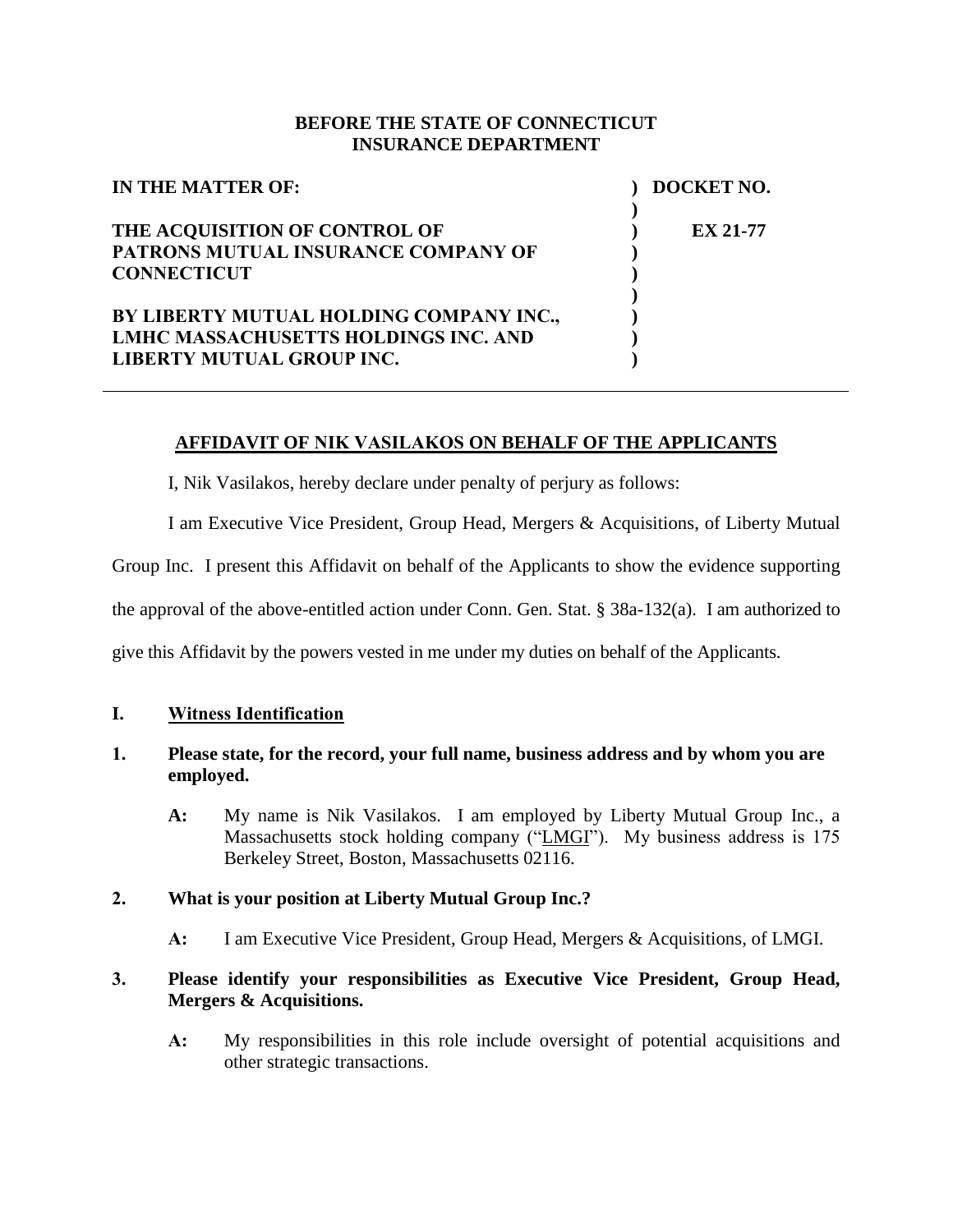## **4. Please describe your educational background and any other professional titles or positions held.**

**A:** I earned a bachelor's degree from Boston College and an M.B.A. from Carnegie Mellon University. I am also a Chartered Financial Analyst (CFA) charterholder.

## **5. How long have you been employed by Liberty Mutual?**

**A:** I have been employed by a Liberty Mutual affiliate since 2012, and have served in my current role for approximately five years.

## **6. Please describe your previous employment.**

**A:** Prior to joining Liberty Mutual in 2012, I spent over a decade as a senior research analyst covering the insurance and financial institutions industry for asset managers, most recently at Columbia Threadneedle. Prior to my time as a senior research analyst, I was a leveraged finance banker with Wells Fargo and a graduate of its credit management program.

## **7. Please explain for the record your purpose for providing this testimony here today.**

**A:** I am providing testimony in support of the proposed acquisition of control of Patrons Mutual Insurance Company of Connecticut, a property and casualty mutual insurance company domiciled in Connecticut (the "Domestic Insurer"), by Liberty Mutual Holding Company Inc., a Massachusetts mutual holding company ("LMHC"), LMHC Massachusetts Holdings Inc., a Massachusetts stock holding company ("MHI"), and LMGI (collectively, the "Applicants").

The Domestic Insurer is controlled by State Automobile Mutual Insurance Company, a property and casualty mutual insurance company domiciled in Ohio ("SAM"). Following the consummation of the "Proposed Transaction," SAM will become a wholly owned indirect subsidiary of LMHC, and LMHC will become the new ultimate controlling person of each of SAM and, through assumption of the rights of SAM under the affiliation arrangement in place between SAM and the Domestic Insurer, the Domestic Insurer.

# **8. Have you been authorized by the Applicants to speak on their behalf at this hearing?**

**A:** Yes, I am authorized to testify on behalf of the Applicants at this hearing.

## **9. Please identify the Applicants on the Form A Statement.**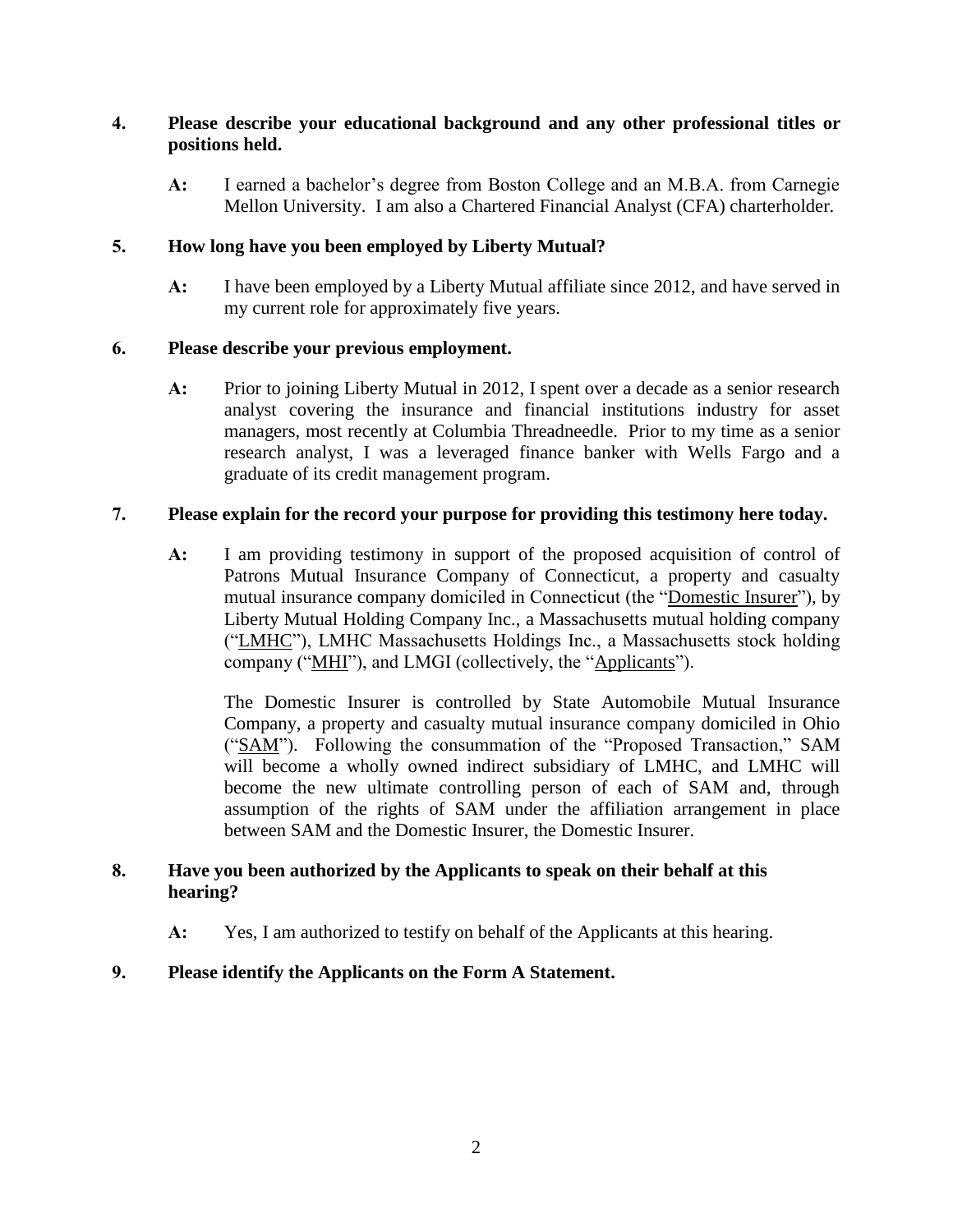**A:** The Applicants in this proceeding are LMHC, MHI and LMGI.

## **10. Are you familiar with the Proposed Transaction and the Form A Statement which is the subject of this hearing?**

**A:** Yes. In my position as Executive Vice President, Group Head, Mergers & Acquisitions, I have been involved in all significant business decisions regarding the Proposed Transaction, including board discussions, the diligence review, consideration, negotiations and execution of definitive agreements.

In connection with the Proposed Transaction, I have reviewed and am familiar with the Form A Statement and the exhibits attached thereto filed by the Applicants with the Connecticut Insurance Department (the "Department"), originally dated August 6, 2021 and as amended and restated on December 9, 2021 (as supplemented, the "Form A Statement"), and the supplemental filings and submissions made by the Applicants to the Department in connection with the Form A Statement, including the Form E (Pre-Acquisition Notification) dated August 6, 2021 (the "Form E").

## **11. Does the Form A Statement accurately describe the Proposed Transaction?**

**A:** Yes, the Form A Statement accurately describes the Proposed Transaction.

## **II. Overview of the Applicants**

## **12. Please provide an overview of the Applicants and their business activities.**

**A:** The Liberty Mutual group is a diversified global insurer and the fourth largest property and casualty insurer in the U.S. based on 2020 direct written premium. It ranks 71st on the Fortune 100 list of largest corporations in the U.S. based on 2020 revenue. As of December 31, 2020, LMHC had \$145.377 billion in consolidated assets, \$119.420 billion in consolidated liabilities, and \$43.796 billion in annual consolidated revenue.

LMHC employs more than 45,000 people in 29 countries and economies around the world. LMHC, through its subsidiaries and affiliated companies, offers a wide range of property and casualty insurance products and services to individuals and businesses alike.

MHI was formed in 2001 as part of the mutual holding company reorganization of LMIC, and it is a direct, wholly owned subsidiary of LMHC. As a holding company, MHI has no operations of its own and its assets consist primarily of investments in subsidiaries.

LMGI was formed in 2001 as part of the mutual holding company reorganization of LMIC, and it is a direct, wholly owned subsidiary of MHI. As a holding company, LMGI has no operations of its own and its assets consist primarily of investments in subsidiaries.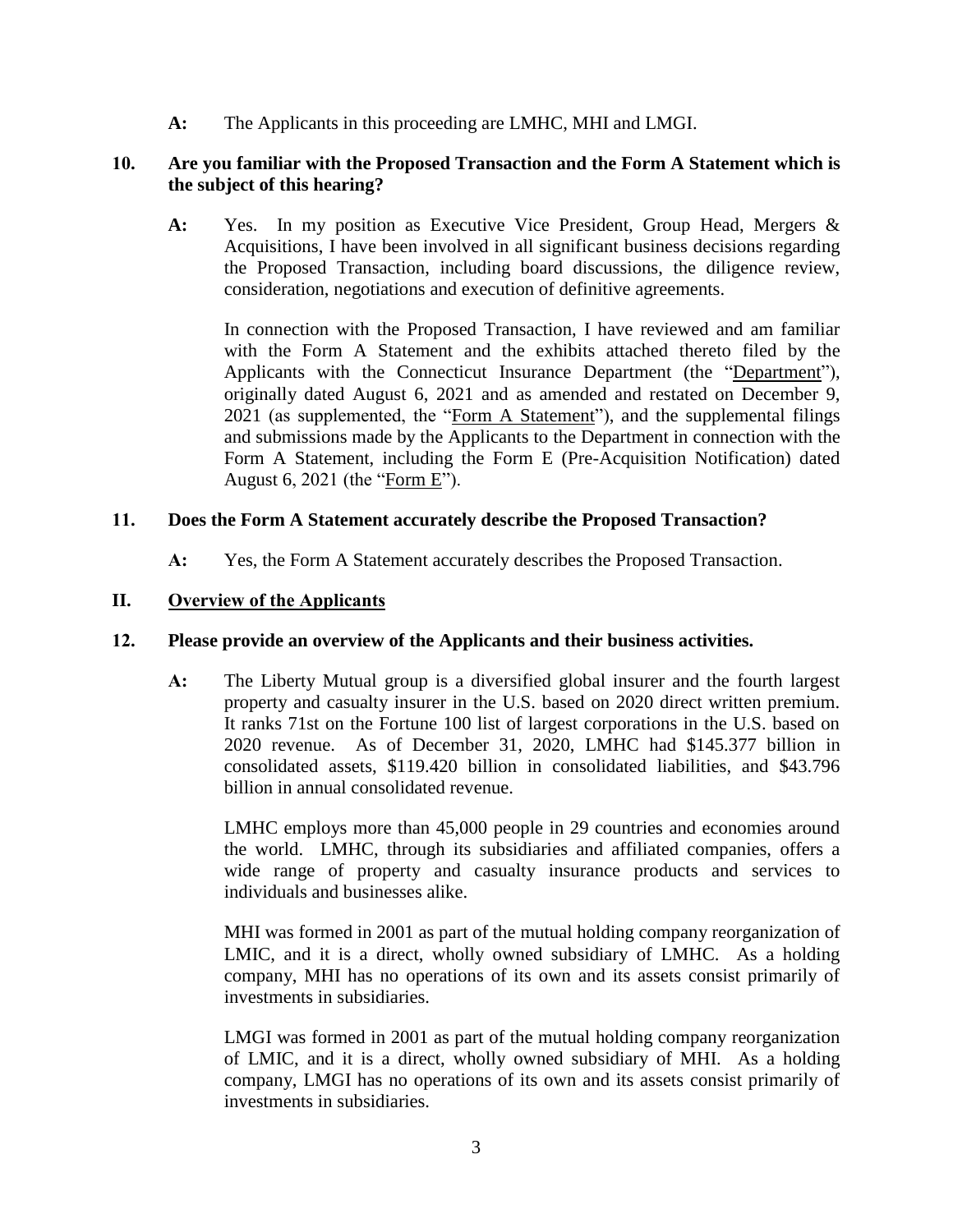# **13. Do the Applicants have any affiliates licensed as insurance companies in Connecticut?**

**A:** The Applicants do not have any affiliates domiciled in Connecticut.

The Applicants have thirty-four affiliates licensed or eligible as foreign property and casualty insurers to write direct premium in Connecticut.

## **14. What is the composition of the board of directors of each of the Applicants? Will this composition change following the consummation of the Proposed Transaction?**

**A:** Lists setting forth the names and business addresses of the directors and executive officers of LMHC, MHI and LMGI were provided to the Department as Exhibit C-1, Exhibit C-2 and Exhibit C-3, respectively (each, as amended), to the Form A Statement. There are no anticipated changes to the Applicants' respective directors or executive officers as a result of the Proposed Transaction.

# **15. Have biographical affidavits and background reports been submitted for Liberty Mutual's directors and executive officers?**

**A:** Yes. NAIC biographical affidavits for the Applicants' current directors and executive officers were provided to the Department on a supplemental basis after the filing of the original Form A Statement. In addition, background verification reports in respect of these biographical affidavits were provided directly to the Department by an NAIC-approved third-party verification service on a supplemental basis.

## **III. Benefits of the Proposed Transaction**

## **16. Please describe the Proposed Transaction.**

**A:** As described in greater detail in the written testimony of my colleague Richard P. Quinlan submitted to the Department in connection with this hearing, the proposed acquisition of control of the Domestic Insurer is part of a broader transaction (the "Proposed Transaction") governed by the terms and conditions set forth in an Agreement and Plan of Merger and Combination, dated as of July 12, 2021 (the "Merger Agreement"), by and among LMHC, SAM, State Auto Financial Corporation ("STFC") and two wholly owned subsidiaries of LMHC formed to facilitate the Proposed Transaction.

## **17. What is the reasoning behind the Proposed Transaction?**

**A:** If consummated, the Proposed Transaction will significantly expand Liberty Mutual's position as an industry leader for personal lines and small commercial insurance. Liberty Mutual today distributes its Safeco Insurance personal auto, homeowners and specialty products, and Liberty Mutual small business insurance, through more than 10,000 independent agencies countrywide. Through the Proposed Transaction, Liberty Mutual will add \$2.3 billion in premium and State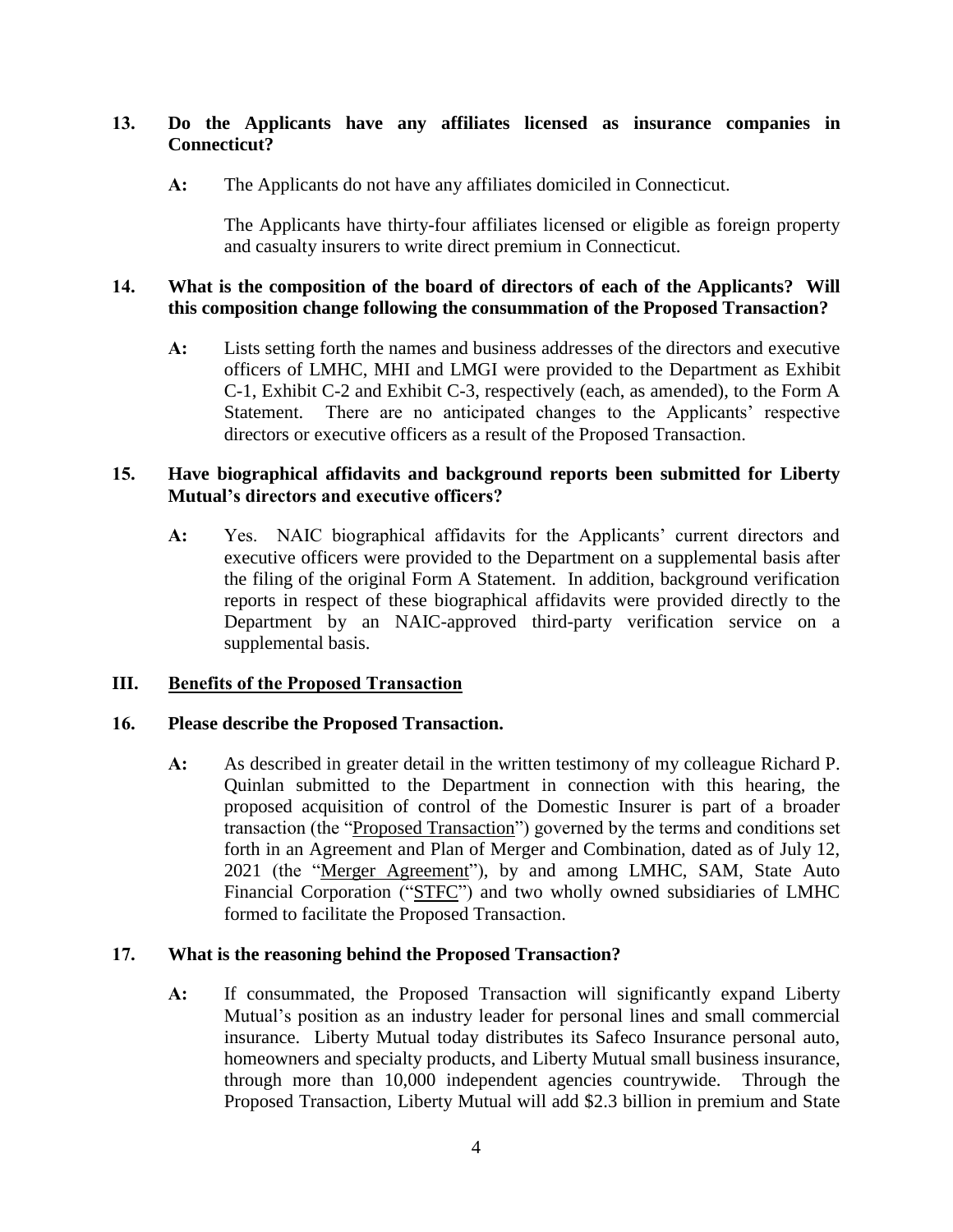Auto's network of approximately 3,400 independent agencies across 33 states and is expected to become the second largest carrier in this key distribution channel.

The Proposed Transaction is expected to result in the following benefits (among others) for the combined organization:

- (i) Opportunity to leverage additional platforms for growth;
- (ii) Enhanced distribution channels;
- (iii) Greater diversification of risk, including greater geographic diversity; and
- (iv) Expansion of SAM's intellectual property and technology expertise to the combined organization, enhancing long-term capabilities.

## **IV. Consideration and Financing of Proposed Transaction**

### **18. What is the consideration for the Proposed Transaction?**

**A:** The Proposed Transaction's cash consideration is approximately \$1 billion. Pursuant to the Merger Agreement, each share of STFC's common stock, no par value per share, that is issued and outstanding immediately prior to the effective time of the STFC Merger (other than (i) shares owned by SAM, STFC (as treasury shares or otherwise) or that may be owned by LMHC and (ii) dissenting shares) will be converted into the right to receive an amount in cash, without interest, equal to \$52.00, and will be automatically cancelled and retired and cease to exist.

#### **19. How was the amount of consideration for the Proposed Transaction determined?**

**A:** The basis and terms of the Merger Agreement, including the nature and amount of consideration, were determined through arms' length negotiations among the representatives of LMHC, on the one hand, and the representatives of SAM and STFC, on the other hand, and their respective legal and other advisors.

## **20. Were any valuation studies or fairness opinions received that demonstrate the fairness of the consideration?**

**A:** The board of directors of LMHC received two fairness opinions in connection with the Proposed Transaction, one from Waller Helms Advisors LLC to the effect that the Proposed Transaction is fair, from a financial point of view, to LMHC's members (excluding SAM's members which become LMHC's members as a result of the Proposed Transaction), taken as a group, and the other from Goldman Sachs & Co. LLC to the effect that the aggregate merger consideration to be paid, taken together with the aggregate equity rights to be issued, by LMHC pursuant to the Merger Agreement is fair, from a financial point of view, to LMHC. Both opinions are as of the date of such respective opinion and are based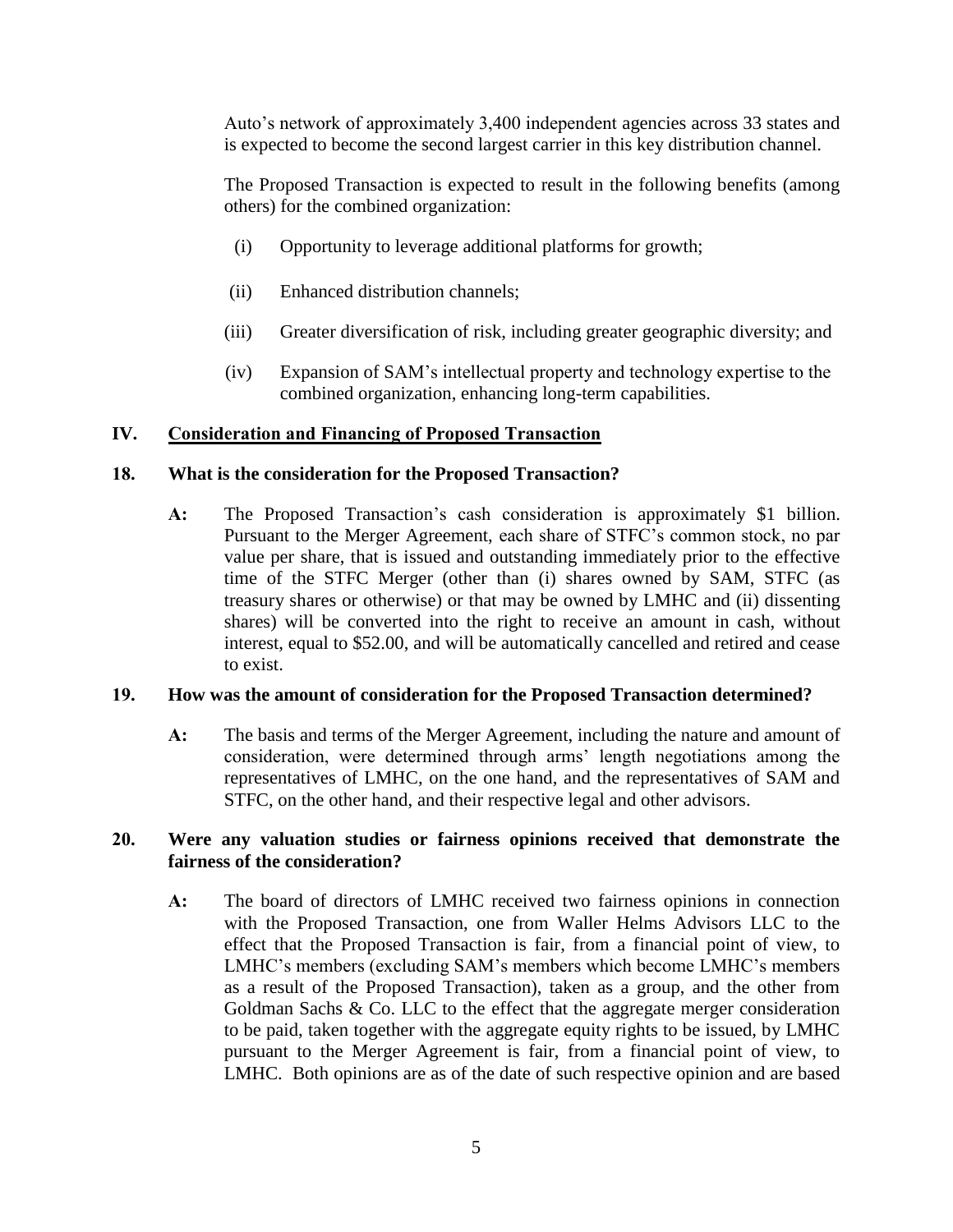on and subject to the assumptions, limitations, qualifications and other matters set forth in such written opinion.

A special committee of independent SAM directors also received a fairness opinion from BofA Securities, Inc. to the effect that the exchange of equity rights in SAM for equity rights in LMHC in the Proposed Transaction is fair, from a financial point of view, to SAM's members, taken as a group. A separate special committee of independent STFC directors also received a fairness opinion from Houlihan Lokey Capital, Inc. to the effect that the merger consideration to be received by the holders of STFC's shares, other than SAM or any of STFC's subsidiaries, in the STFC Merger pursuant to the Merger Agreement is fair, from a financial point of view, to such holders (other than SAM or any of STFC's subsidiaries). Both opinions are as of the date of such respective opinion and based on and subject to the assumptions, limitations, qualifications and other matters considered in connection with the preparation of such opinion.

# **21. Is the Proposed Transaction conditioned upon receipt of financing by the Applicants?**

**A:** No. Consummation of the Proposed Transaction is not conditioned on receipt of financing by LMHC.

## **22. Please describe the source of the consideration for the Proposed Transaction.**

**A:** LMHC intends to fund the cash consideration for the Proposed Transaction using available funds, including cash on hand and, potentially, available lines of credit. Other than available lines of credit, no new third party loans or other external financing will be utilized for the sole purpose of funding the purchase price.

The stock and assets of the Domestic Insurer will not be pledged or hypothecated in any way as part of the funding of the purchase price of the Proposed Transaction by LMHC.

## **V. Future Plans for the Domestic Insurer**

## **23. Do the Applicants have any plans to cause the Domestic Insurer to declare any extraordinary dividend, to liquidate it, sell its assets, merge it with any other persons or materially change its corporate structure?**

**A:** The Applicants have no present plans or proposals to cause the Domestic Insurer to declare any extraordinary dividend, to liquidate the Domestic Insurer, to sell the assets of the Domestic Insurer (except for transactions, such as investment portfolio transactions, in the ordinary course of business), to merge the Domestic Insurer with any person or persons or, other than as described in the Form A Statement, to make any other material change in the Domestic Insurer's business operations or corporate structures or management.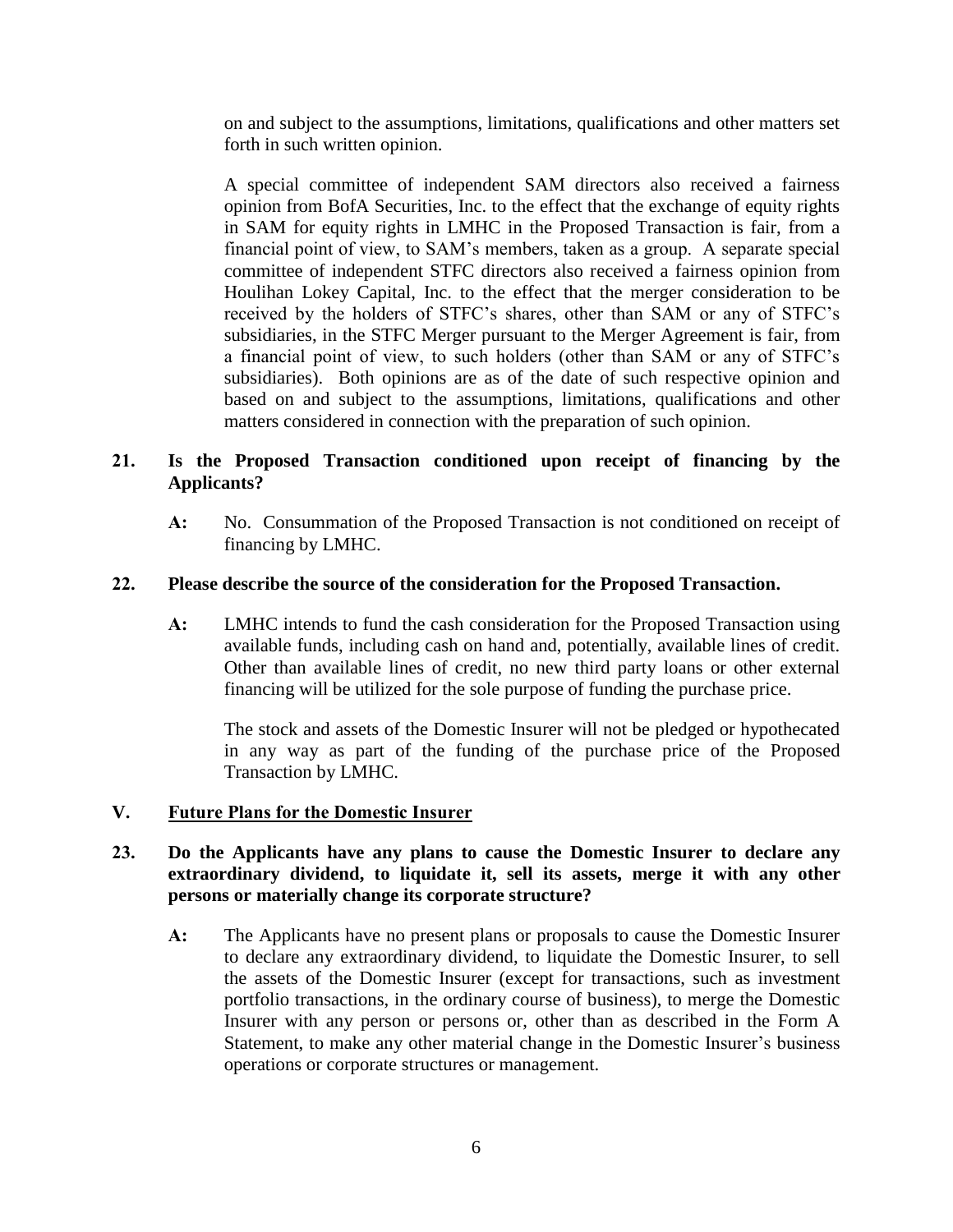The Applicants have no current plans to change the name of the Domestic Insurer or relocate its home office.

## **24. Please describe any intended changes to the executive officers and directors of the Domestic Insurer following the Closing.**

**A:** While the Applicants have no present intention to change the day-to-day management of the business and operations of the Domestic Insurer, the Applicants intend to appoint a new slate of directors and executive officers of the Domestic Insurer effective as of the closing of the Proposed Transaction (the "Closing") in order to align with the slate of directors and executive officers of the other insurance companies within the Liberty Mutual group of companies. A list setting forth the names and business addresses of the proposed directors and executive officers of the Domestic Insurer effective as of the Closing was provided to the Department as Exhibit D-1 (as amended) to the Form A Statement.

NAIC biographical affidavits for the proposed directors and executive officers of the Domestic Insurer were provided to the Department on a supplemental basis after the filing of the original Form A Statement. In addition, background verification reports in respect of these biographical affidavits were provided directly to the Department by an NAIC-approved third-party verification service on a supplemental basis.

# **25. Please describe any proposed changes to the directors and management of SAM following the consummation of the Proposed Transaction.**

**A:** As SAM will no longer serve as the ultimate controlling person of the SAM and STFC group of insurers, the Applicants intend to appoint a new slate of directors and executive officers in order to align with the slate of directors and executive officers of the other insurance companies within the Liberty Mutual group of companies. A list setting forth the names and business addresses of the proposed directors and executive officers of SAM effective as of the Closing was provided to the Department as Exhibit D-2 (as amended) to the Form A Statement.

NAIC biographical affidavits for the proposed directors and executive officers of SAM were provided to the Department on a supplemental basis after the filing of the Form A Statement. In addition, background verification reports in respect of these biographical affidavits were provided directly to the Department by an NAIC-approved third-party verification service on a supplemental basis.

# **26. Please describe why the Proposed Transaction is a good fit from a governance and risk perspective. Do you anticipate material changes to the Domestic Insurer's risk appetite and tolerance levels?**

**A:** The Applicants have a strong mutual heritage and experience in maintaining affiliate relationships, as demonstrated by the existing stand-alone mutual companies within the Liberty Mutual Holding Company structure ("LMHC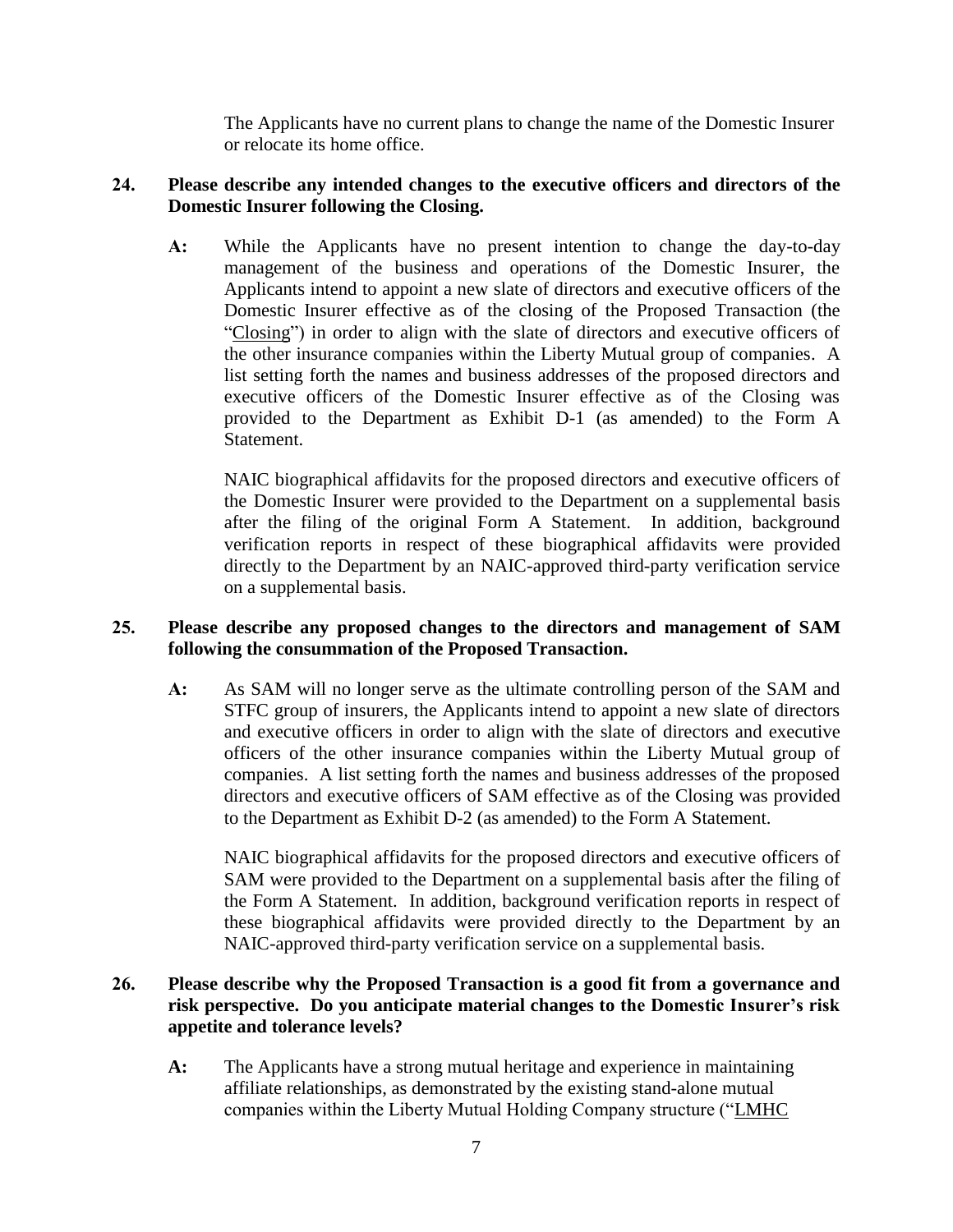Structure"). Based on the shared mutuality between the Applicants and the Domestic Insurer, the Applicants feel the Proposed Transaction is a good fit from a governance and risk perspective, as they are intimately aware what is required to manage a mutual affiliation. The Applicants intend to implement governance practices consistent with existing affiliate relationships and overall handling of subsidiaries within the LMHC Structure.

The Applicants do not have any current plans or proposals for the newly formed board of directors and executive officers to materially change the Domestic Insurer's risk appetite and tolerance levels. Other than as described in the Form A Statement, the Applicants' current intention is to continue the business of the Domestic Insurer without any material modifications to the Domestic Insurer's current operations. The Applicants have a long-term objective of establishing the Liberty Mutual insurance holding company group as a leading global property and casualty insurer. This is grounded by a strong enterprise risk management framework ("ERM Framework") designed to support two key objectives: increasing profitability and effective cash management. Risk management is a core competency of the organization and is embedded throughout multiple levels of the organization and across all functional areas. The Applicants have a formalized risk governance structure that starts with the Board Risk Committee and flows through to the underlying risk committees, business units, and employees. The Applicants promote a strong risk management culture and believe that effective risk management and ethical behavior are the responsibility of all of its employees. This ERM Framework is extended to all subsidiaries within the LMHC Structure, including affiliate relationships.

# **27. Is it the Applicants' intent to retain current employees in Connecticut contributing to the Domestic Insurer's business?**

**A:** The Applicants have provided a commitment letter to the Department on this topic. The Applicants intend to honor the terms of such commitment letter.

In addition, the Applicants have no current plans or proposals to move the location of the Domestic Insurer in Connecticut. The current location of the Domestic Insurer will always be responsive, and subject to, market conditions, corporate structures, and business operations at that moment in time.

#### **28. Please describe any proposed changes to intercompany pooling arrangements.**

**A:** As described in the Form A Statement, Liberty Mutual Insurance Company (or LMIC) and its US-domestic affiliated underwriting companies share the results of their respective underwriting activity pursuant to an inter-company reinsurance pooling arrangement. LMIC is the pool leader. All of the pool members within the Liberty Mutual group (other than the pool leader) cede 100% of their underwriting activity to LMIC, net of third party reinsurance, and LMIC in turn retrocedes 50% of the entirety of the pool's underwriting activity to five other pool members in specified percentages and retains the remaining 50%. The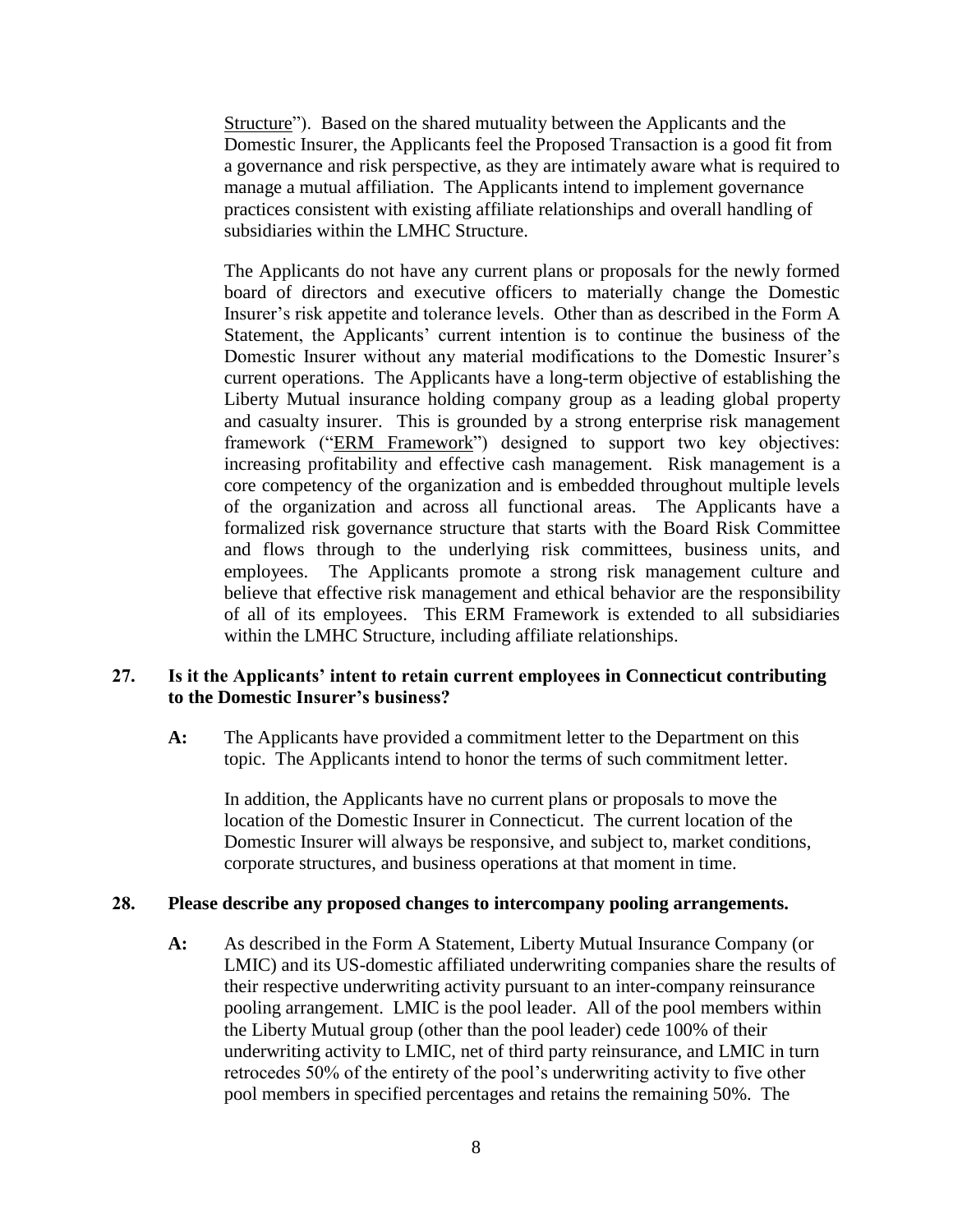remaining pool participants each retain a 0% participation percentage in the reinsurance pool. The Applicants intend to commute an existing reinsurance pooling arrangement in the SAM and STFC group and add the Domestic Insurer (and the other insurers acquired in the Proposed Transaction) to the Liberty Mutual reinsurance pooling arrangement. The Domestic Insurer will retain a 0% participation percentage in the reinsurance pool.

On October 22, 2021, the Applicants submitted to the Department an unexecuted Form D (Prior Notice of a Transaction) relating to the commutation of such existing reinsurance pooling arrangement and the entrance by the Domestic Insurer into the Liberty Mutual reinsurance pooling arrangement.

## **29. How will participation by the Domestic Insurer in the Liberty Mutual reinsurance pool affect the Domestic Insurer's rating?**

**A:** The Liberty Mutual insurance holding company system currently has an "A" rating from A.M. Best Company. As all parties to the Liberty Mutual pooling agreement receive the benefit of the rating given to the Liberty Mutual group by virtue of participation in the pool, it is anticipated that the Domestic Insurer will also receive the benefit of the Liberty Mutual insurance holding company system's rating as a result of becoming a party to the Liberty Mutual pooling agreement.

### **30. Please describe any other proposed intercompany agreements.**

**A:** As part of the ongoing integration of the operations of Liberty Mutual's and State Auto's respective businesses, the Applicants anticipate terminating existing intercompany agreements within the State Auto group and intend to cause the Domestic Insurer to enter into new inter-company agreements, including the following agreements with a Liberty Mutual entity as the counterparty: (1) a Management Services Agreement to provide certain services to the Domestic Insurer, and (2) an Investment Management Agreement to manage and invest certain assets on behalf of the Domestic Insurer (together, the "Management Agreements"). In addition, the Applicants plan to add the Domestic Insurer as a party to the Liberty Mutual group's federal tax sharing agreement effective as of Closing, allowing the Domestic Insurer's federal tax return to be consolidated with the same of LMHC and other affiliates.

The Applicants acknowledge that the Management Agreements and the addition of the Domestic Insurer as a party to the Liberty Mutual group's federal tax sharing agreement will be subject to review by the Department pursuant to one or more Form D (Prior Notice of a Transaction) filings.

## **VI. Statutory Criteria**

**31. Pursuant to the laws of the State of Connecticut, the Commissioner of the Connecticut Insurance Department shall approve any merger or other acquisition of control unless, after a public hearing, he finds that such merger or acquisition of**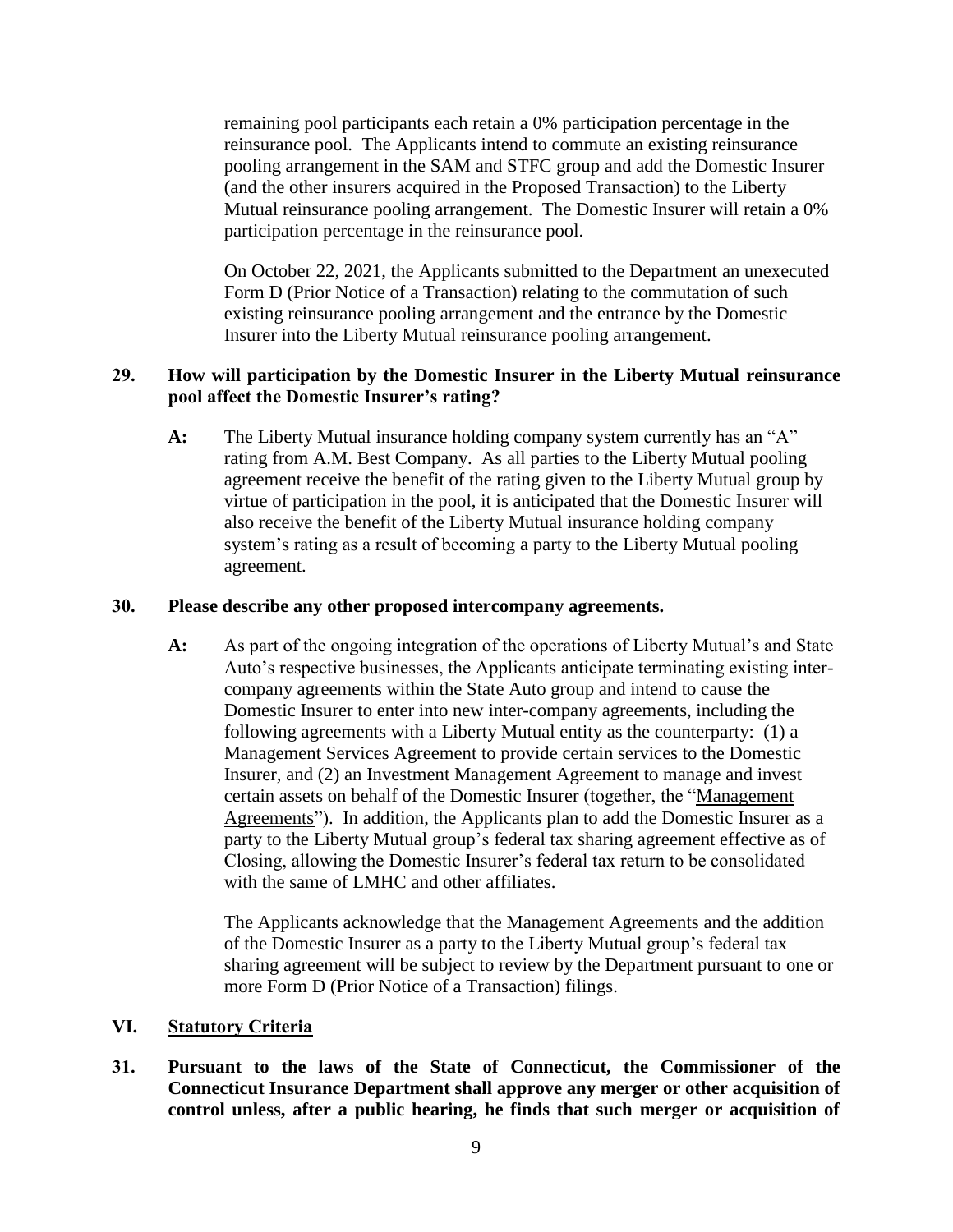**control would result in one or more of six adverse consequences, as set forth in Conn. Gen. Stat. § 38a-132(a)(1)-(6). The following questions relate to those criteria. Will the Proposed Transaction result in any of these six adverse consequences or violate any of these standards?** 

**A:** No, the Proposed Transaction will not result in any such consequences or violations, and there are no circumstances as described in those statutory provisions that would cause the Commissioner to disapprove the proposed acquisition of control of the Domestic Insurer. Therefore, I respectfully submit that the proposed acquisition of control of the Domestic Insurer should be approved by the Commissioner.

# **32. First, following the consummation of the Proposed Transaction, will the Domestic Insurer be able to satisfy the requirements for the issuance of a license to write the line or lines of business for which it is presently licensed?**

**A:** Yes, as described in the written testimony of my colleague Richard P. Quinlan, I understand that, following the consummation of the Proposed Transaction, the Domestic Insurer will be able to continue to satisfy the requirements for the issuance of a license to write the business for which it is presently licensed.

### **33. Second, will the Proposed Transaction substantially lessen competition of insurance in Connecticut or tend to create a monopoly in Connecticut?**

**A:** No. As more fully set forth in the Form E, the Proposed Transaction will not substantially lessen competition of insurance in Connecticut or tend to create a monopoly in Connecticut.

## **34. Third, is the financial condition of the Applicants such that it might jeopardize the financial stability of the Domestic Insurer or prejudice the interests of its policyholders?**

**A:** No. The historical consolidated financial statements of the Applicants filed with the Form A Statement clearly demonstrate that the Applicants' financial condition will not jeopardize the financial stability of the Domestic Insurer or prejudice the interests of its policyholders.

The Liberty Mutual group is a diversified global insurer and the fourth largest property and casualty insurer in the U.S. based on 2020 direct written premium. It ranks 71st on the Fortune 100 list of largest corporations in the U.S. based on 2020 revenue. As of December 31, 2020, LMHC had \$145.377 billion in consolidated assets, \$119.420 billion in consolidated liabilities, and \$43.796 billion in annual consolidated revenue.

Therefore, to the contrary, as demonstrated by the historical consolidated financial statements of the Applicants filed with the Form A Statement, the Applicants' financial condition and resources will strengthen the financial stability of Reorganized SAM and its subsidiaries, including the Domestic Insurer, and will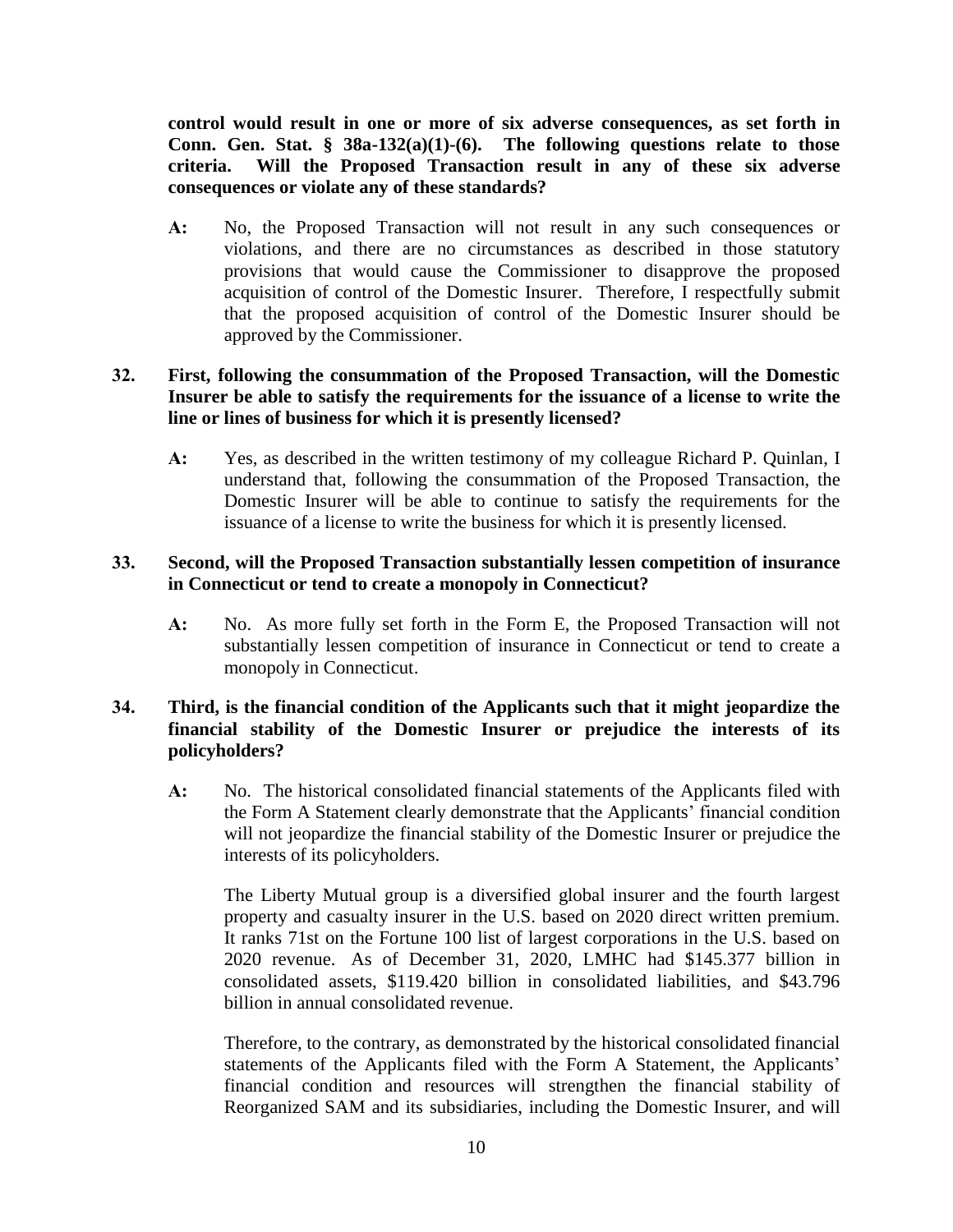enhance the interests of their respective policyholders, as will the Applicants' longstanding expertise and experience in the property and casualty insurance business.

- **35. Fourth, do the Applicants have any plans or proposals to liquidate the Domestic Insurer, to sell its assets or to consolidate or merge it with any person or to make any other material change in its business or corporate structure or management that would be unfair and unreasonable to policyholders of the Domestic Insurer and not in the public interest?**
	- **A:** No. As indicated in the Form A Statement, the Applicants have no present plans or proposals to liquidate the Domestic Insurer, sell its assets, merge it with any person or, other than as described in the Form A Statement, make any other material change in its business operations, corporate structures or management. With respect to SAM and STFC, the mergers involving SAM and STFC that will take place in accordance with the terms of the Merger Agreement, and the proposed changes to the directors and executive officers of SAM and the Domestic Insurer and other proposed material changes described in the Form A Statement, are fair and reasonable to policyholders of the Domestic Insurer and in the public interest. In addition, the Proposed Transaction is fair and reasonable to the Domestic Insurer's policyholders and in the public interest because policyholders will continue to enjoy all contractual coverage-related rights under their respective insurance contracts.

## **36. Fifth, please discuss whether the competence, experience and integrity of the persons who will control the operations of the Domestic Insurer after Closing will in any way not be in the interest of policyholders of the Domestic Insurer or the public.**

**A:** As described in the Form A Statement, the Applicants intend to appoint a new slate of directors and executive officers of the Domestic Insurer effective as of the Closing in order to align with the slate of directors and executive officers of the other insurance companies within the Liberty Mutual group of companies. A list setting forth the names and business addresses of the proposed directors and executive officers of the Domestic Insurer effective as of the Closing was provided to the Department as Exhibit D-1 (as amended) to the Form A Statement. I believe all of these proposed directors and executive officers are very well experienced and competent based on their history with the companies they serve and their prior work experience. Further evidence is reflected in the biographical information for such individuals submitted to the Department as part of the Form A Statement.

As SAM will no longer serve as the ultimate controlling person of the SAM and STFC group of insurers, the Applicants intend to appoint a new slate of directors and executive officers in order to align with the slate of directors of the other insurance companies within the Liberty Mutual group of companies. A list setting forth the names and business addresses of the proposed directors and executive officers of SAM effective as of the Closing was provided to the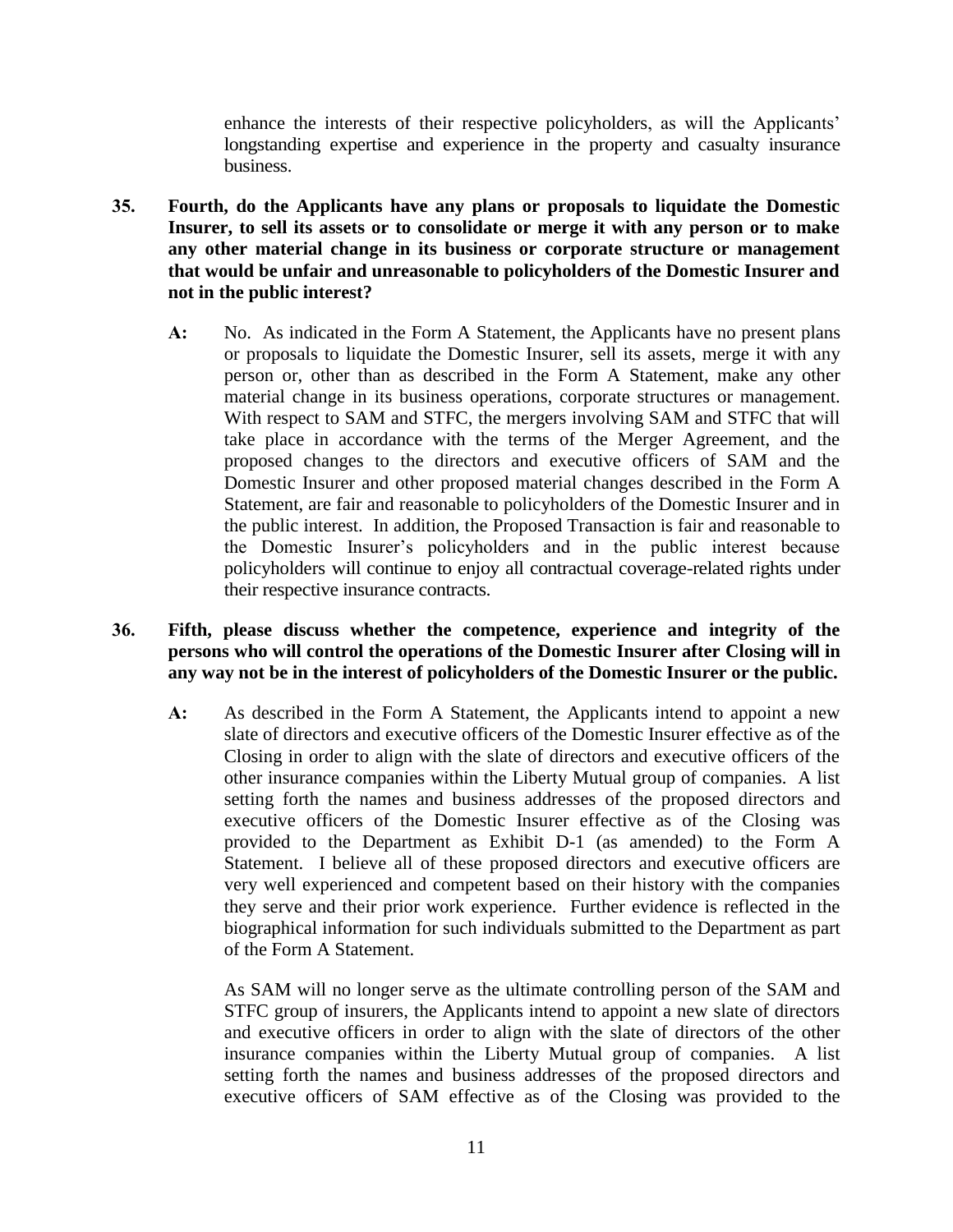Department as Exhibit D-2 (as amended) to the Form A Statement. I believe all of these proposed directors and executive officers are very well experienced and competent based on their history with the companies they serve and their prior work experience. Further evidence is reflected in the biographical information for such individuals submitted to the Department as part of the Form A Statement.

Lists setting forth the names and business addresses of the directors and executive officers of LMHC, MHI and LMGI were provided to the Department as Exhibit C-1, Exhibit C-2 and Exhibit C-3, respectively (each, as amended), to the Form A Statement. At the Closing, no changes are expected to be made to the Applicants' boards of directors or officers. I believe all of these directors and executive officers of the Applicants are very well experienced and competent based on their history with the companies they serve and their prior work experience. Further evidence is reflected in the biographical information for the directors and executive officers of the Applicants submitted to the Department as part of the Form A Statement.

I am personally acquainted with a number of the directors and executive officers of the Applicants and the proposed directors and executive officers of the Domestic Insurer and SAM. Based on my personal knowledge and the biographical information submitted to the Department, I can confirm that all of these directors and executive officers are not only highly competent and experienced, but individuals of the highest moral integrity.

Based on the above together with the anticipated structure of the board of directors and management of the Domestic Insurer and Reorganized SAM as described in the Form A Statement, the competence and integrity of those persons who will control the operation of the Domestic Insurer after the Closing will in no way be adverse to the policyholders of the Domestic Insurer or the interest of the public.

## **37. Sixth, will the Proposed Transaction likely be hazardous or prejudicial to those buying insurance?**

**A:** No. The Proposed Transaction will not be hazardous or prejudicial to those buying insurance. To the contrary, the Proposed Transaction will have a positive effect on the insurance buying public.

If consummated, the Proposed Transaction will significantly expand Liberty Mutual's position as an industry leader for personal lines and small commercial insurance. Through the Proposed Transaction, Liberty Mutual will add \$2.3 billion in premium and State Auto's network of approximately 3,400 independent agencies across 33 states and is expected to become the second largest carrier in this key distribution channel.

In addition, the Applicants have significant experience in the property and casualty insurance sector, and the directors and executive officers of the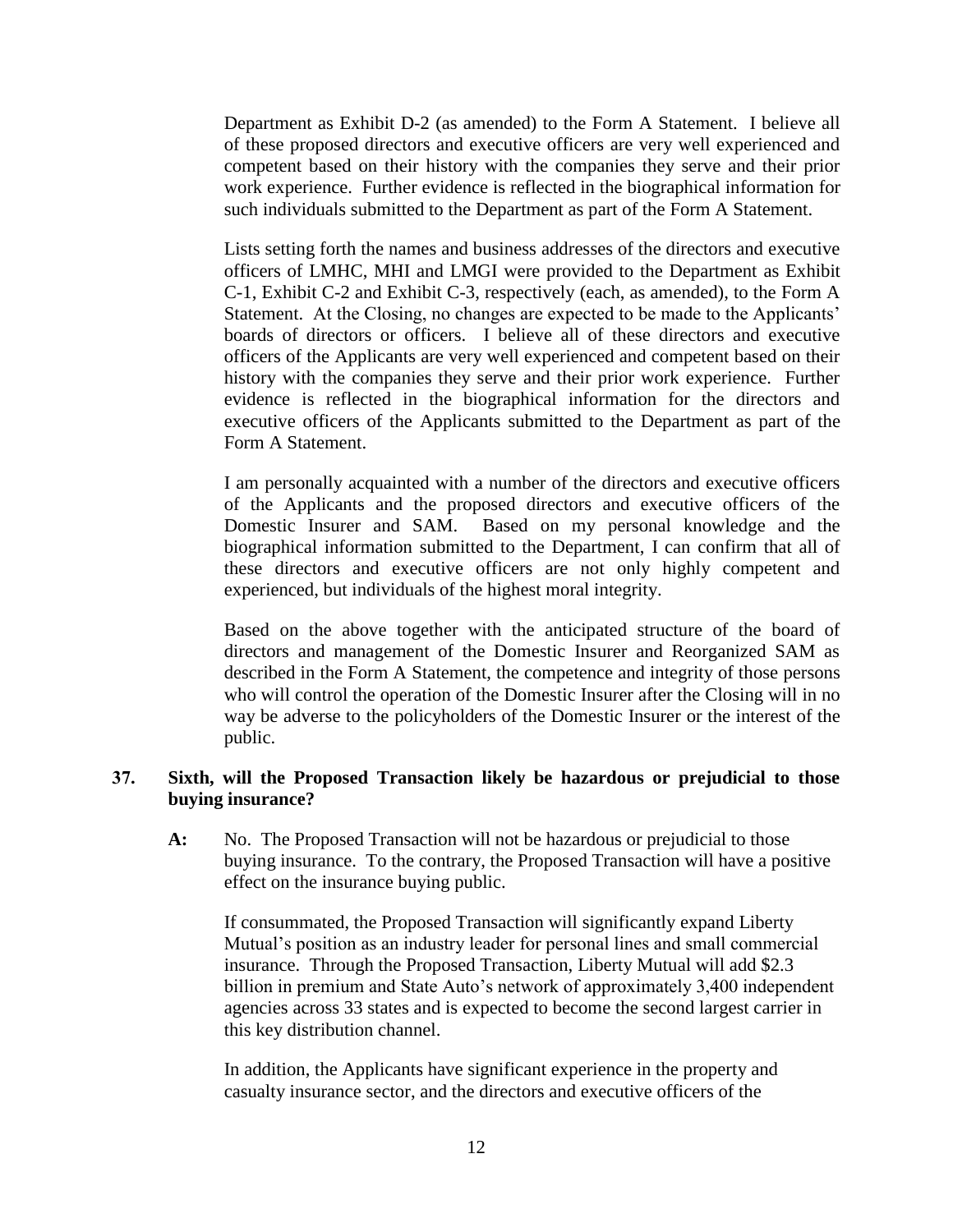Applicants are individuals of tremendous competence, experience and integrity. Moreover, the Domestic Insurer and other subsidiaries of SAM will be managed by a financially strong organization, as evidenced by the historical financial statements of the Applicants submitted with the Form A Statement. Further, the Applicants have no plans to cause the Domestic Insurer to undergo any material changes to its organization or operations that could be hazardous to the interests of its insureds or the public.

In sum, there is no evidence that the Proposed Transaction is likely to be hazardous or prejudicial to those buying insurance.

## **VII. Closing Remarks**

#### **38. Is there anything else that you would like to add at this time?**

**A:** Yes. I would like to thank Commissioner Mais, Hearing Officer Chin, Ms. Belfi, Mr. Cotrone, Ms. Dowty and the other Department Staff for their prompt attention to this matter and for their diligence in reviewing the Form A Statement. Based on the record established, including the written testimony of my colleague Richard P. Quinlan submitted to the Department in connection with this hearing, and the filing of the Form A Statement, it is the Applicants' position that the proposed acquisition of control of the Domestic Insurer satisfies all of the applicable standards of review for approval under Conn. Gen. Stat. § 38a-132(a) and that the Commissioner has a sufficient and robust record for the issuance of an approval order with respect to the proposed acquisition of control as set forth in the Form A Statement.